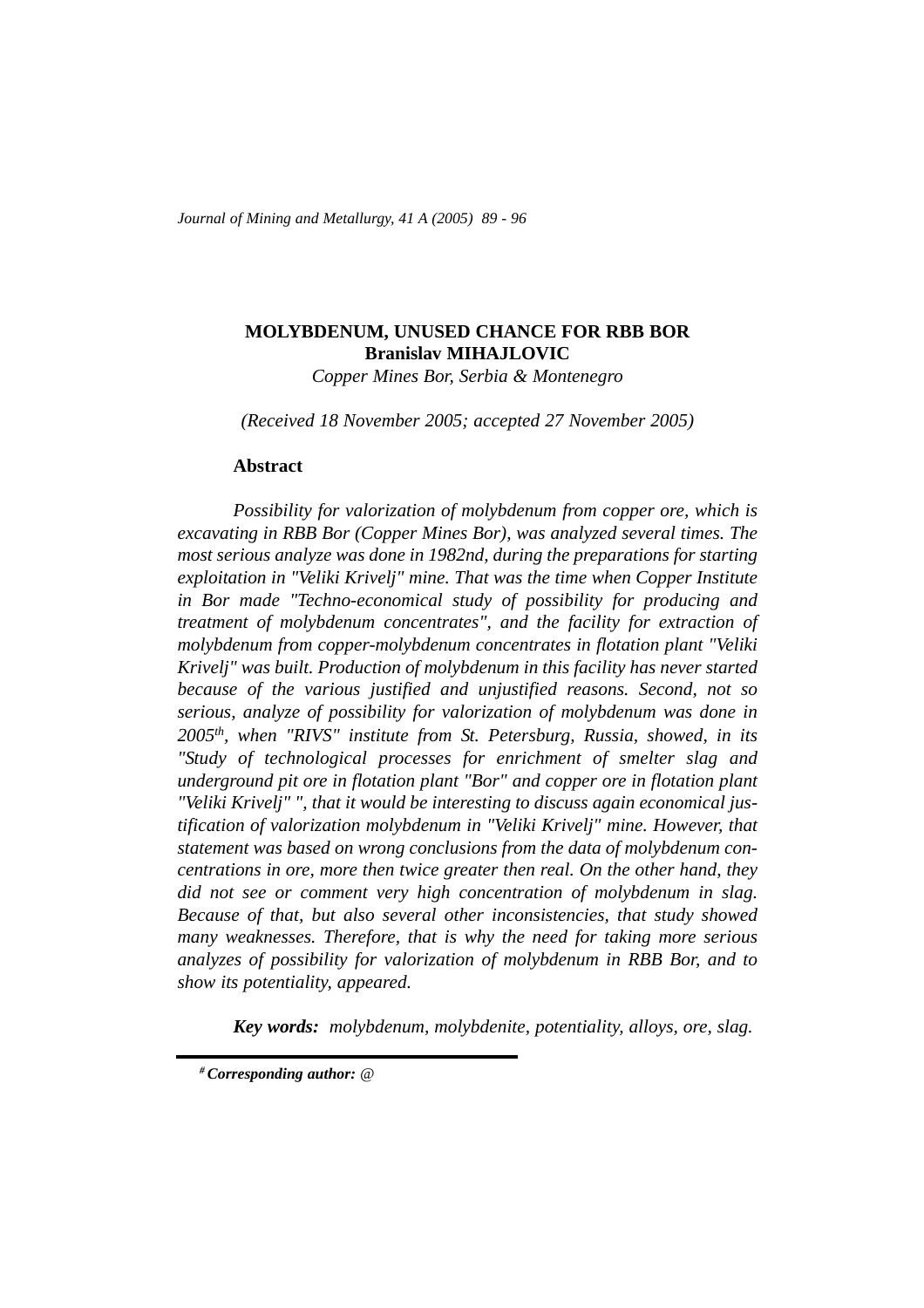# **1. Introduction**

According to "International Molybdenum Association" reports, proven reserves of molybdenum in the world are 12 million tones of metal. "The U.S. Geological Survey" operates with more then 19 million tones of reserves, adding to those significant quantities in China. No matter which of this figures are correct, it is quite probable that it can "satisfy more then hundred years of current needs", according to "Resource Investor.com". Same source also said that " molybdenum market is one of the obscurest in the world, where real information about bids and demands are hard to get, and the information which can be found could easily mislead its user" That is why long-term predictions and prognoses about molybdenum market behavior are very uncertain.

During last decades, molybdenum price raised from about 6 USD/kg during 90's to 35 USD/kg in 2004th and further on to 60-70 USD/kg in 2005th, with constant rise of spending. Before that, highest average price of molybdenum was about 16 USD/kg in 1995th . That increase of demands for the metal is also strictly connected with use in steel sector and its special alloys, while its offer was mainly the result of its parallel production with copper production. One percent of molybdenum is equivalent of 3% of chrome in steel alloy and stainless steel construction, which usually has 2-3% of molybdenum. Increase of other metal's alloys and non-metallurgical compounds equally affect molybdenum spending, and also because of its characteristics and fact that its toxic attribute, unlike most of the other heavy metals, is on very low level.

### **2. Basic facts about molybdenum**

Molybdenum was discovered in 1782. by scientist called Hjelm. Until that time, it was mistaken with graphite and led ore. In nature, molybdenum does not occur as free and most occurrences are in form of molybdenite (MoS2). Other less commercial ores of molybdenum are powellite and wulfenite.

Like molybdenite, they can be also extracted as by-product in flotation concentration of copper and tungsten. Pure metal is produced from the powder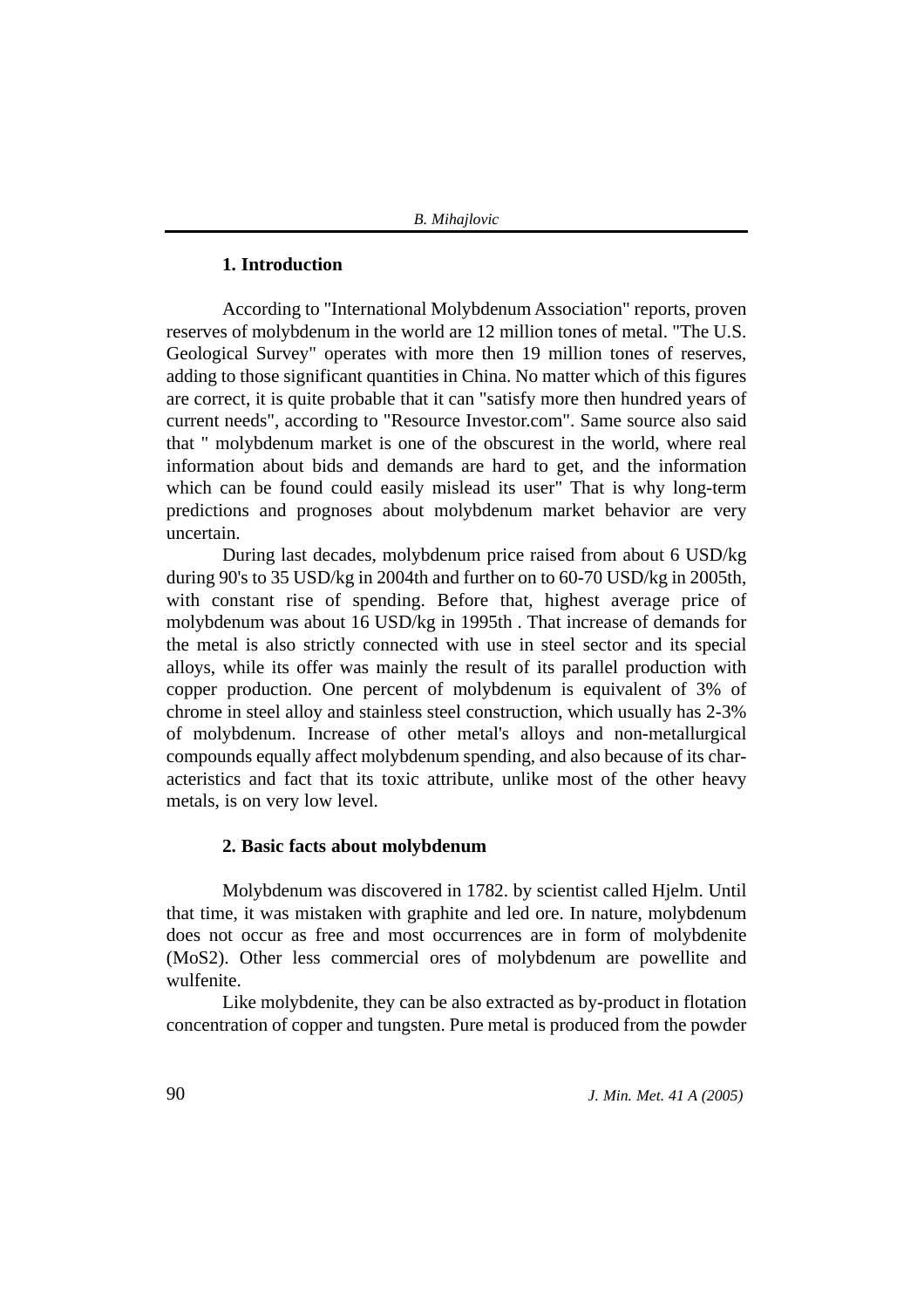made by the hydrogen reduction of purified molybdic trioxide or ammonium molybdate.

The metal is silvery white, very hard, but is softer and more ductile than tungsten. It has very high elastic modulus and only tungsten and tantalum, from all metals, which are industrially produced, have higher melting point. It is valuable compound of carbonated and alloyed steel, because it increases their hardness and toughness. It also improves the strength of steel at high temperatures.



**Fig. 1.** Molybdenite (MoS<sub>2</sub>)

It is used in certain nickel-based alloys, such as the "Hastelloys(R)" which are heat-resistant and corrosion-resistant to chemical solutions. Molybdenum oxidizes at high temperatures. The metal has found recent application as electrodes for electrically heated glass furnaces. Molybdenum has also found its use in programs for producing nuclear power and in missile and aircraft industry. Use of molybdenum as catalyst is important in petroleum refinement. It has found applications as a filament material in electronic and electrical industry. Molybdenum is important element in food industry, some lands are barren for lack of this element in the soil. Molybdenum sulphide is useful as a lubricant, especially at high temperatures where oils would decompose. Almost all ultra-high strength steels with minimum yield points up to 300 000 psi (lb/in.2) contain molybdenum in amounts from 0.25% to 8%. Biologically, molybdenum is important element for nitrogen fixation and other metabolic processes.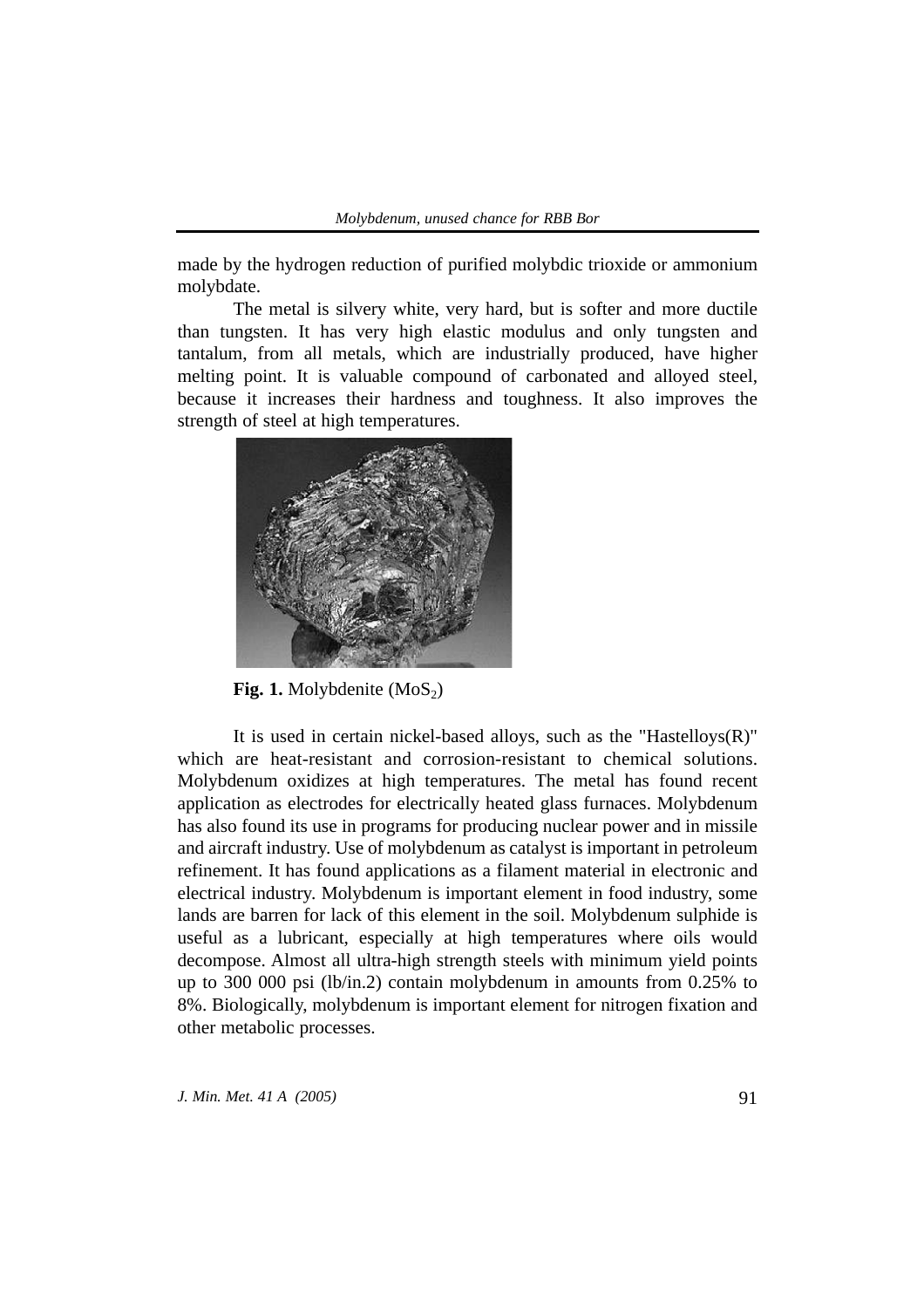|  | <b>B.</b> Mihajlovic |  |
|--|----------------------|--|
|--|----------------------|--|

## **3. Participation of molybdenum in resources of Copper Mines Bor**

Only six elements are produced in plants of RTB Bor. These are metals of copper complex: copper, gold, silver, and metals of platinum group: platinum and palladium, as well as non-metal selenium. Until now, none of other elements was industrially produced in Bor, although they were present in ore, very often in economically interesting quantities. That is particularly case with molybdenum, as well as some other metals, for example germanium and titanium.

Participation of elements for which is, from economical point of view, interesting to analyze their potentiality for valorization is:

| $\frac{1}{2}$    |           |           |                 |        |           |         |
|------------------|-----------|-----------|-----------------|--------|-----------|---------|
| Level of         | Element   | Jama      |                 |        | Smelter's | Veliki  |
| valorization     | (mineral) | Tilva Roš | <b>Brezanik</b> | $P_2A$ | slag      | Krivelj |
|                  | Cu, %     | 0.84      | 2.01            | 0.81   | 0.795     | 0.36    |
|                  | Au, $g/t$ | 0.2       | 1.5             | 0.2    | 0.32      | 0.07    |
| Producing in     | Ag, $g/t$ | 1         | 1.2             | 1.3    | 4.33      | 0.60    |
| RTB Bor          | Pt, $g/t$ | <1.0      | < 1.0           | < 1.0  | < 1.0     | < 0.05  |
|                  | Pd, $g/t$ | < 1.0     | < 1.0           | < 1.0  | < 1.0     | < 0.02  |
|                  | Se, $g/t$ | <40       | <40             | 97     | $<$ 40    | <40     |
|                  | Mo, g/t   | 420       | 400             | 300    | 790       | 70      |
| Not producing in | Co, g/t   | 32        | 32              | 50     | 50        | /*      |
| RTB Bor, but     | Ti, g/t   | 840       | 800             | 720    | 1300      | /*      |
| could be         | Ge, $g/t$ | 15        | 16              | 15     | 25        | /*      |
| economically     | Te, $g/t$ | 40        | 40              | 40     | 130       | /*      |
| interesting      | Cr, g/t   | 210       | 170             | 170    | 360       | /*      |

**Table 1.** Results of complete analyses of representative samples of ore and slag from RBB

\* There are no valid results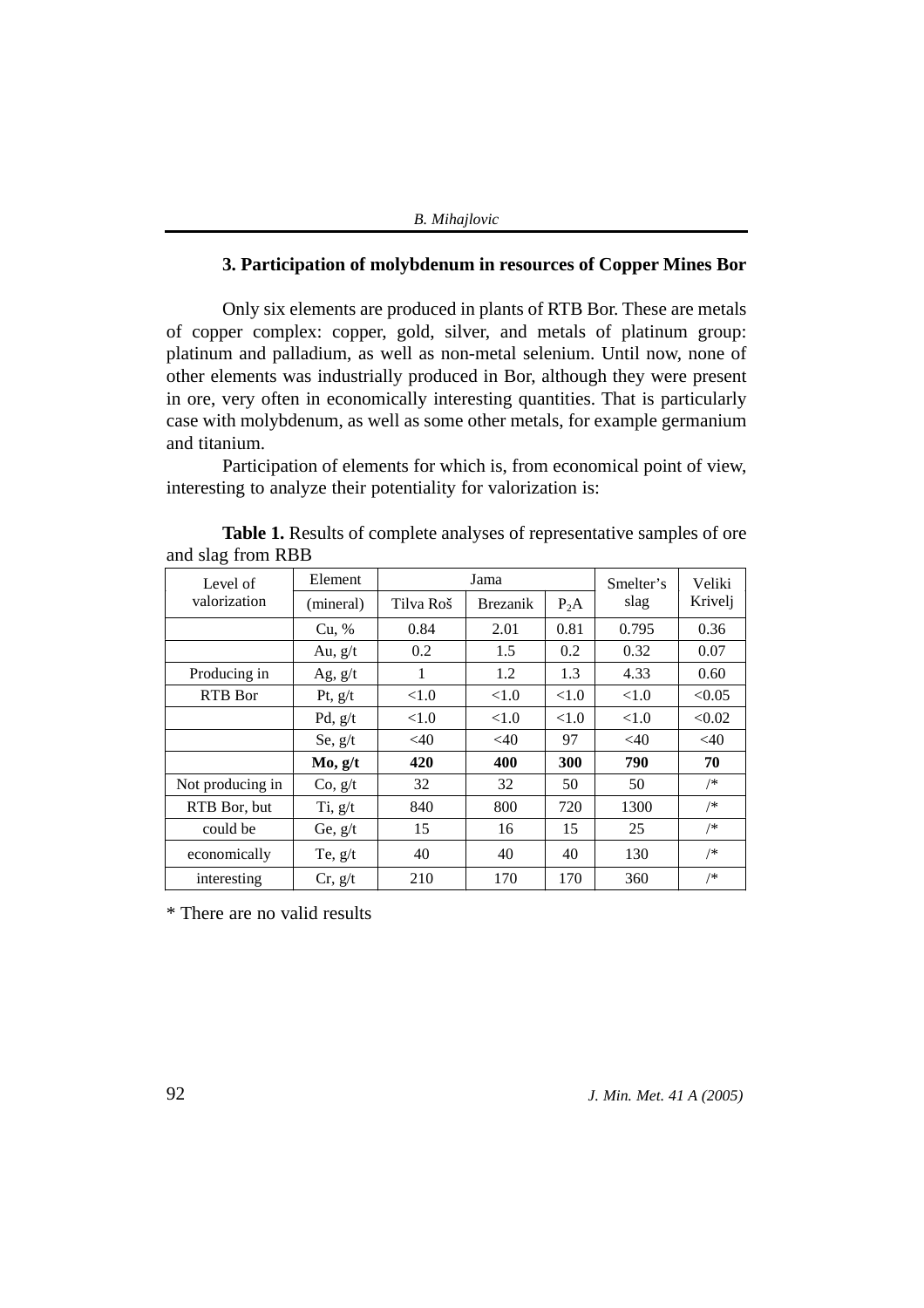## **4. Analyses of potentiality of producing molybdenum in Copper Mines Bor**

In "Study of justification of short-term investment (period 2006. - 2011.) in production of copper concentrates in RBB Bor" yearly production schedule for all reproductive entities of mine production ad flotation process: Jama, Veliki Krivelj and smelter slag was evolved.

Following table shows expected economical effects of copper production per year:

| Name                                | Jama       |           | Veliki     | Total       |
|-------------------------------------|------------|-----------|------------|-------------|
|                                     |            | Slag      | Krivelj    | <b>RBB</b>  |
| Production per year, tpy            | 1 000 000  | 1 000 000 | 8 000 000  | 10 000 000  |
| Cu grade, %                         | 1.06       | 0.795     | 0.36       | 0.47        |
| Quantity of Cu in ore, t            | 10 664     | 7950      | 28 800     | 47414       |
| Recovery of Cu, %                   | 85         | 50        | 85         | 79          |
| Quantity of Cu in<br>concentrate, t | 9 0 4 7    | 3975      | 24 480     | 37 502      |
| Cu price in concentrate,<br>USD/t   | 3 000      | 3 0 0 0   | 3 0 0 0    | 3 0 0 0     |
| Valorization value of Cu.<br>USD    | 27 142 200 | 11 925000 | 73 440 000 | 112 507 200 |

**Table 2.** Expected economical parameters of copper production in RBB

There is a big difference between value of ore in earth and metal which is excavated, processed in flotation, melted and refined. Key characteristic in long history of "deficiently production and selling" of molybdenum is in aspiration for preserving its price from rapid fall or jump. That is why are miners like "Adanac Moly of Canada" cautious and ready to speculate with forecast of molybdenum prices maximally up to 45 USD/kg, maximum up to year 2008th. In this paper, that price will be base for analyses of its potentiality. If analyze is done, same as in tab. 2, for expected economical parameters which could be achieved with possible valorization of molybdenum, on the basis of data from the tab. 1, then it will be: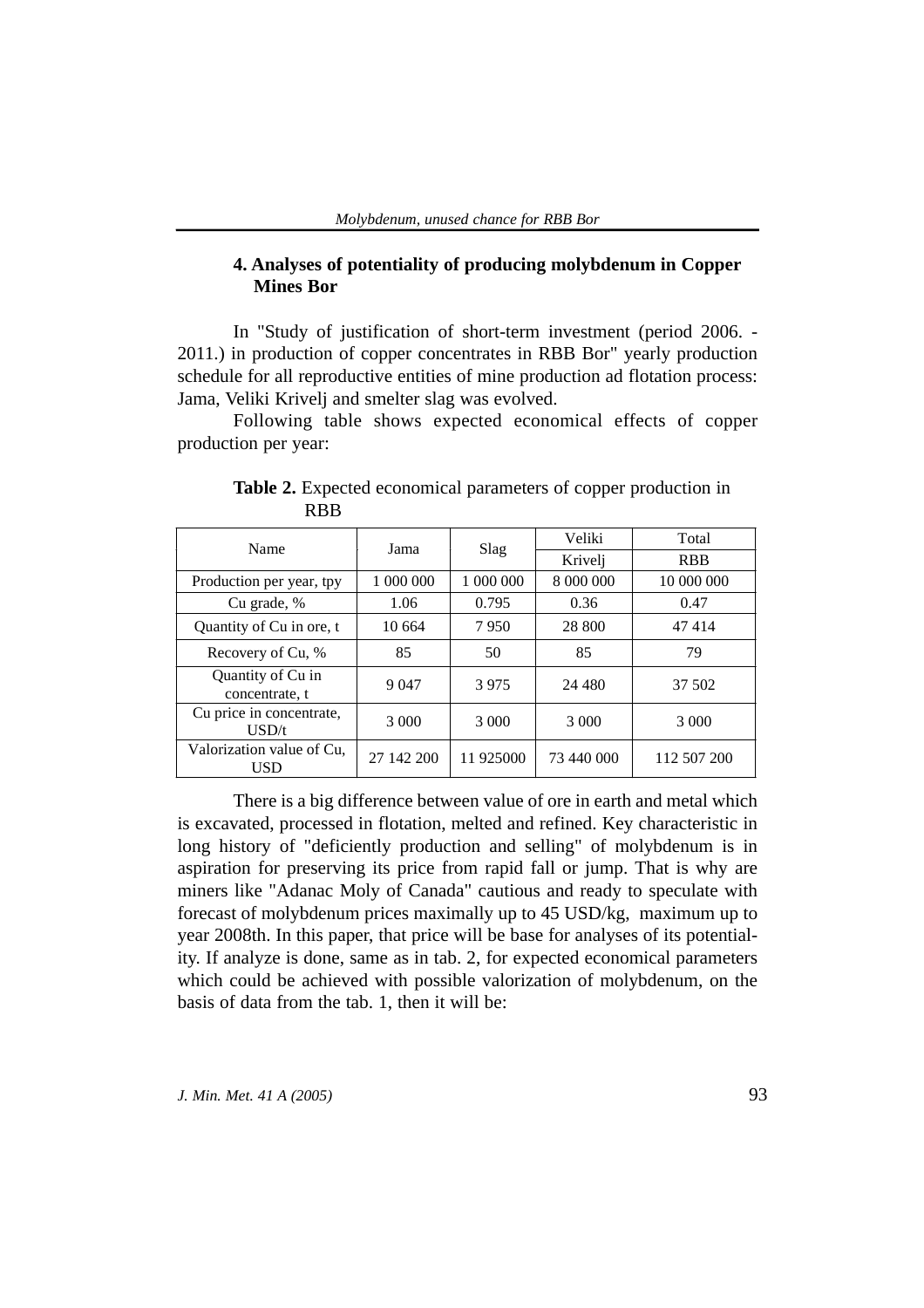| Name                         | Jama        | Slag          | Veliki      | Total         |  |
|------------------------------|-------------|---------------|-------------|---------------|--|
|                              |             |               | Krivelj     | <b>RBB</b>    |  |
| Production per               | 1 000 000   | 1 000 000     | 8 000 000   | 10 000 000    |  |
| year, tpy                    |             |               |             |               |  |
| Content of Mo, $g/t$         | 378         | 1400          | 70          | 234           |  |
| Quantity of Mo               |             |               |             |               |  |
| in ore, gr                   | 377 600 000 | 1 400 000 000 | 560 000 000 | 2 337 600 000 |  |
| Quantity of Mo               | 377         | 1400          | 560         | 2337          |  |
| in ore, t                    |             |               |             |               |  |
| Recovery of Mo, %            | 50          | 50            | 50          | 50            |  |
| Quantity of Mo in            | 188         | 700           | 280         | 1168          |  |
| concentrate, to              |             |               |             |               |  |
| Mo price in                  |             | 45 000        | 45 000      |               |  |
| 45 000<br>concentrate, USD/t |             |               |             | 45 000        |  |
| Valorization value           | 8 460 000   | 31 500 000    | 12 600 000  | 52 560 000    |  |
| of Mo, USD                   |             |               |             |               |  |

**Table 3.** Expected economical parameters of molybdenum production

Now, let's gather expected valorization values for copper from tab. 2 and for molybdenum from tab. 3, and show them graphically on following graph:



**Fig. 2.** Comparing relation of valorization values of Cu and Mo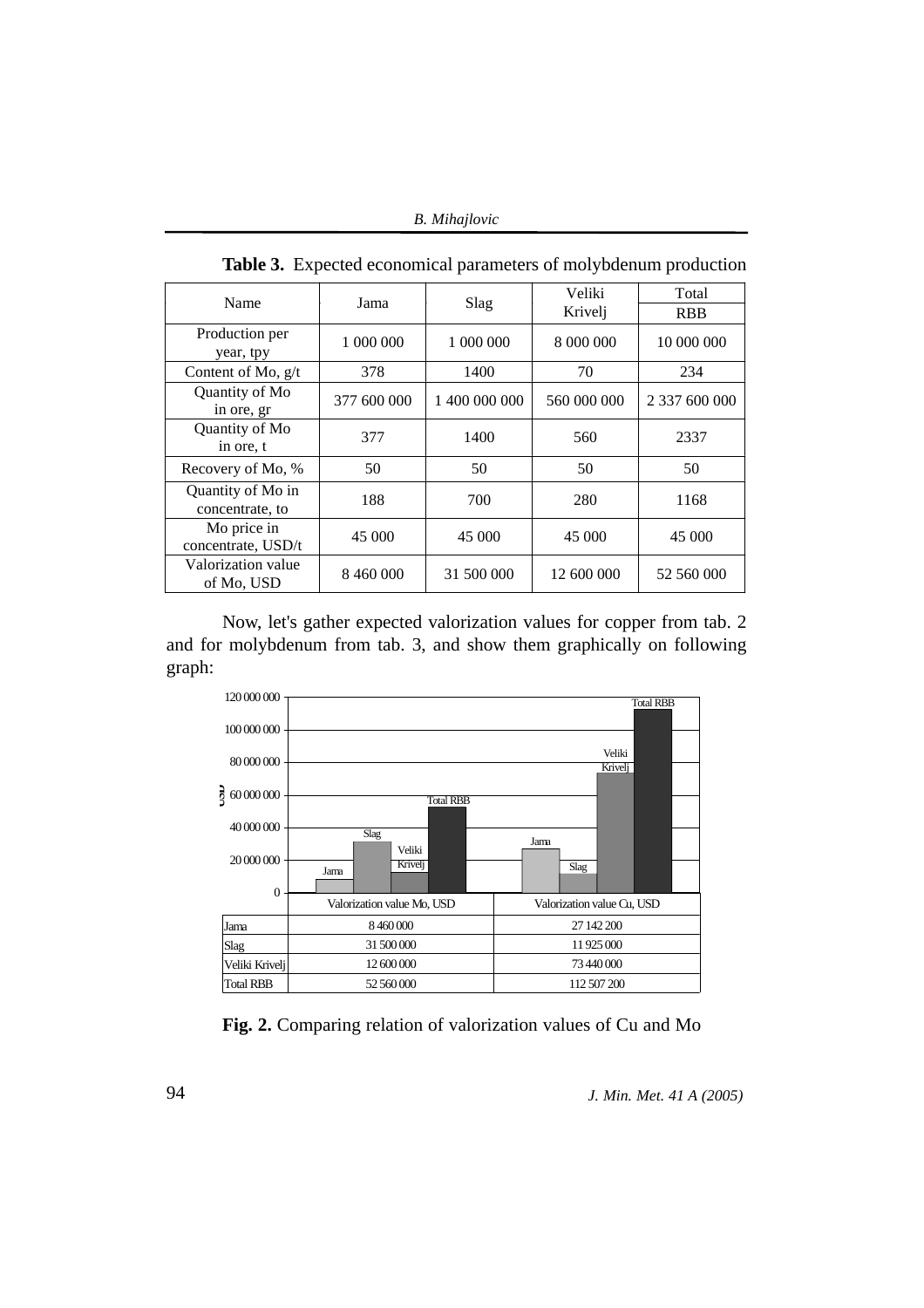From previous, it could be concluded that with valorization of molybdenum through next few years, RBB income could be raised up to unbelievable 50%. Because of that, this fact must be considered with respect. RTB Bor does not have any operative experience with extraction of molybdenum, so it would be necessary to employ a company with enough experience in that kind of production.

In favor for that goes the fact that it could be valorized three times greater income from molybdenum then from copper income in smelter's slag. In addition, if it is added to that economically very interesting content of germanium, titanium and some other rare metals in slag, then processing of smelter's slag must be shown in different way then it is shown nowadays. Now it is the right moment for considering this kind of analyses because investment for reconstruction of Bor's flotation plant for processing smelter's slag is expected in very near future.

#### **5. Conclusions**

RTB Bor is deeply in the process of restructuring and tender for privatization the whole company or its the most perspective parts will be announced very soon. Because of that, giving maximal importance to potentiality of each of its reproductive parts is very significant. Two recent World Bank studies pointed out very high potentiality for exploitation of ore deposit Borska Reka in Jama Bor as the most important for long-term mine production of copper in Bor.

In "Study of justification of short-term investment (period 2006-2011.) in production of copper concentrates in RBB Bor" it pointed on midterm potentiality of exploitation of copper from current underground works in Jama, open pit Veliki Krivelj and smelter's slag.

Copper mine Majdanpek has an interested buyer more than a year. Forming Joint Venture Company "JUBOS" between NIS JUGOPETROL and RTB Bor for exploitation and processing of smelter's slag opens possibility for analyzing molybdenum production together with copper production and together with planned reconstruction of flotation plant Bor to analyze the possibility for its extraction.